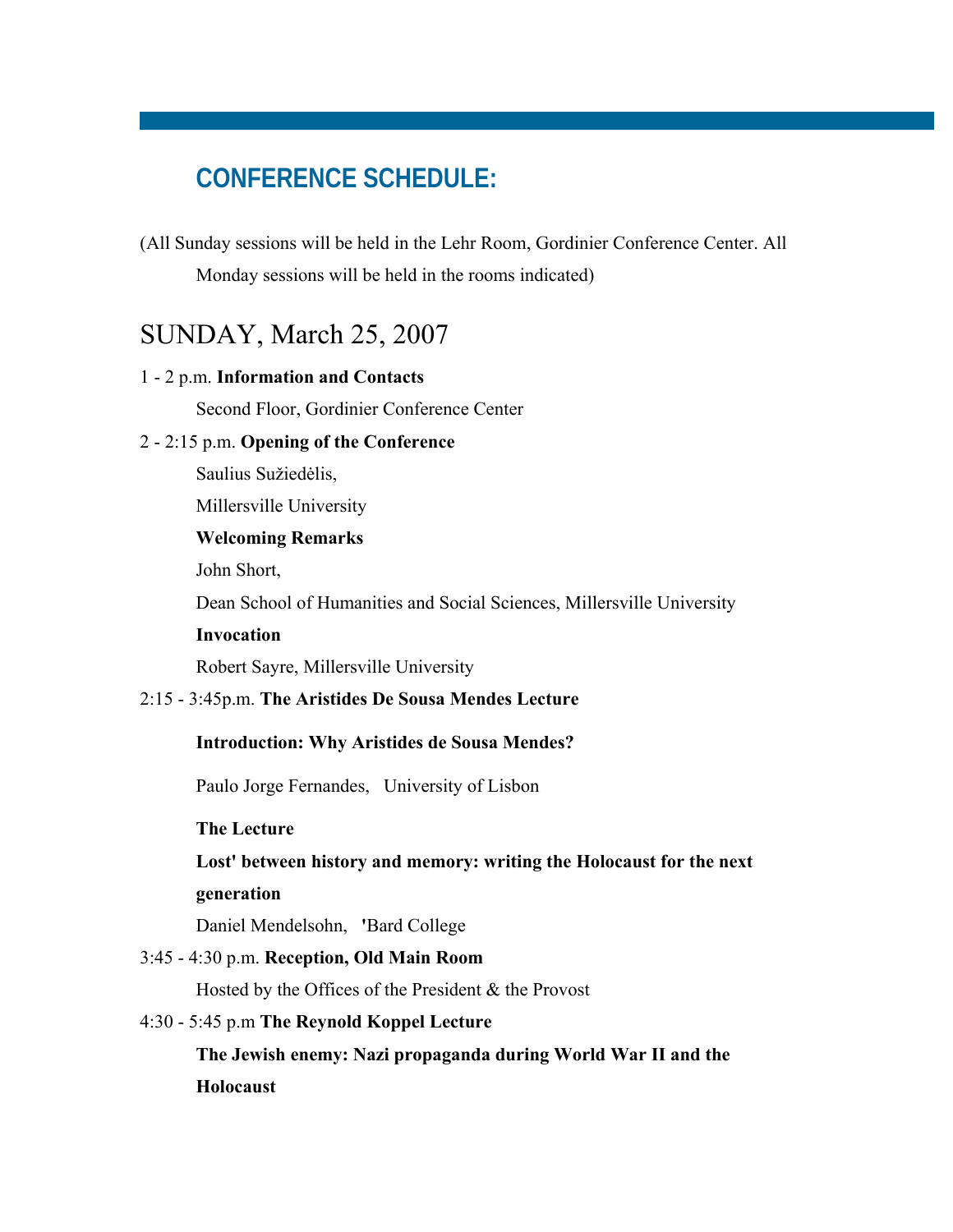Jeffrey Herf, University of Maryland

## 6-7:15 p.m. **The Jack R. Fischel Lecture**

**Thirty years of the hunt for Nazis:**

**A history of the OSI** 

Steven B. Rogers,

U. S. Department of Justice

# MONDAY, March 26, 2007

## 9 - 10:30 a.m. **The Miriam Fischel Lectures**

Lehr Room

**The exploitation of Soviet crimes against humanity and Ukrainian** 

**antisemitic propaganda during the Holocaust: the case of Krakiv'ski visti**  John-Paul Himka,

University of Alberta

**The logic of mass murder: Hitler, the Holocaust and war**

Richard Koenigsberg,

Library of Social Science, New York

10:45 a.m.-12:45 p.m

**Session 1 - Responses to the Holocaust: new perspectives**

# **Panel 1.1 – Lehr Room**

**New perspectives on resisters and bystanders from the Camps and Ghettos** 

**Encyclopedia Project of the United States Holocaust Memorial Museum** 

Chair: Dennis Downey, Millersville University

Martin Dean, United States Holocaust Memorial Museum

**Collaboration, indifference and resistance: the Holocaust in the town of** 

**Domachevo (Belarus) seen through the eyes of bystanders**

Joseph Robert White, United States Holocaust Memorial Museum

**Resisters in the Nazi Emsland Camps, 1933-1934**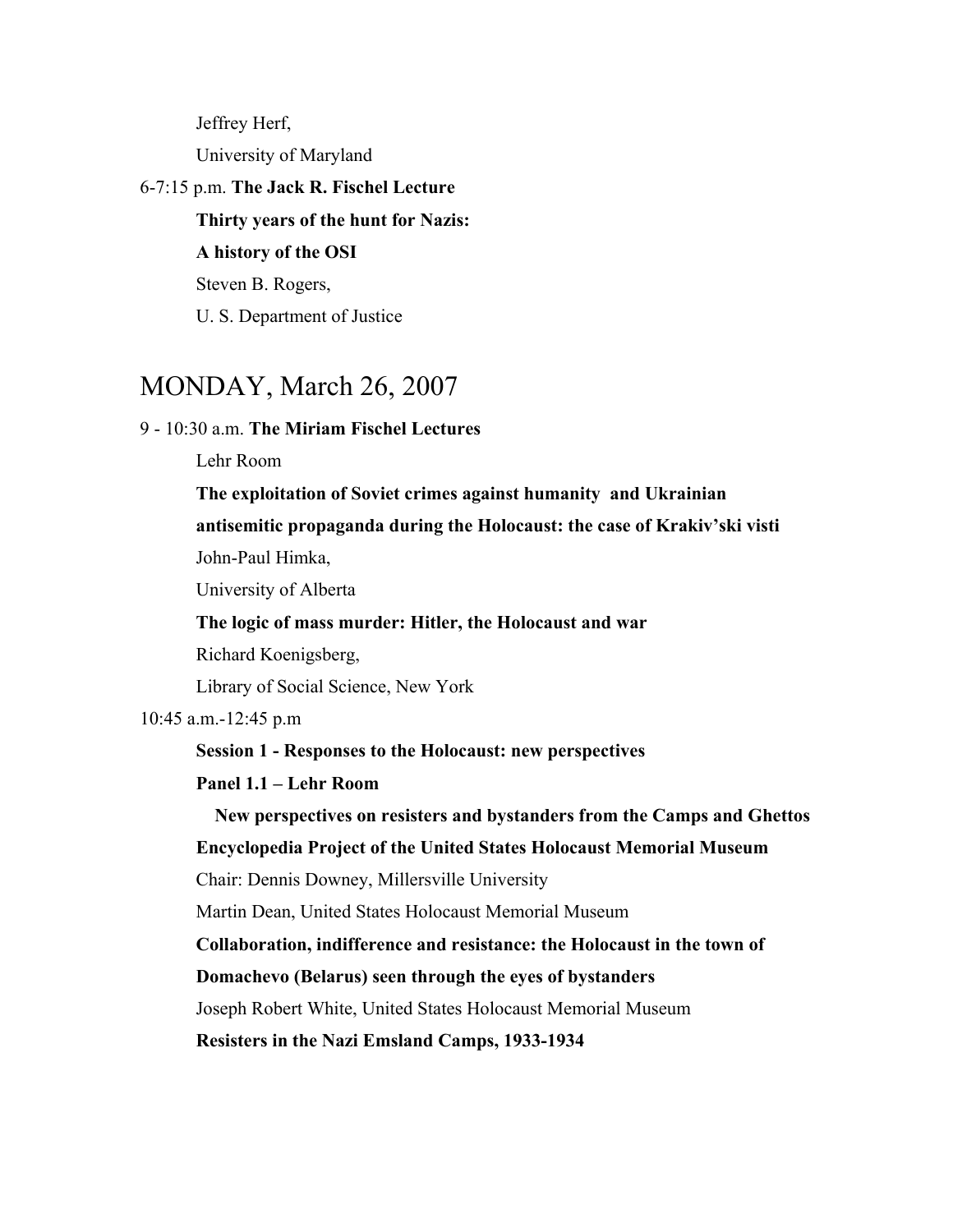Evelyn Zegenhagen, United States Holocaust Memorial Museum **Fashion shows, poetry clubs and New Year's Eve concerts: resistance as art – art as resistance at the Buchenwald sub-camp for women in Leipzig-HASAG** 

**Panel 1.2 – University Room** 

#### **The West and the Holocaust: case studies in response**

Chair: Neil Leifert, Pennsylvania State University-Harrisburg

Michal Aharony, New School for Social Research

**Why was Auschwitz never bombed by the United States? A reexamination of American inaction**

Robert McCormick, University of South Carolina Upstate

**The United States response to genocide in the Independent State of Croatia, 1941-1945**

Wendy Chmielewski, Swarthmore College Peace Collection

**Victims and rescuers: U. S. and European peace activists in the 1930s and 1940s**

Panel 1.3 – Matisse Room

**Responses to the Holocaust: intellectual and moral issues**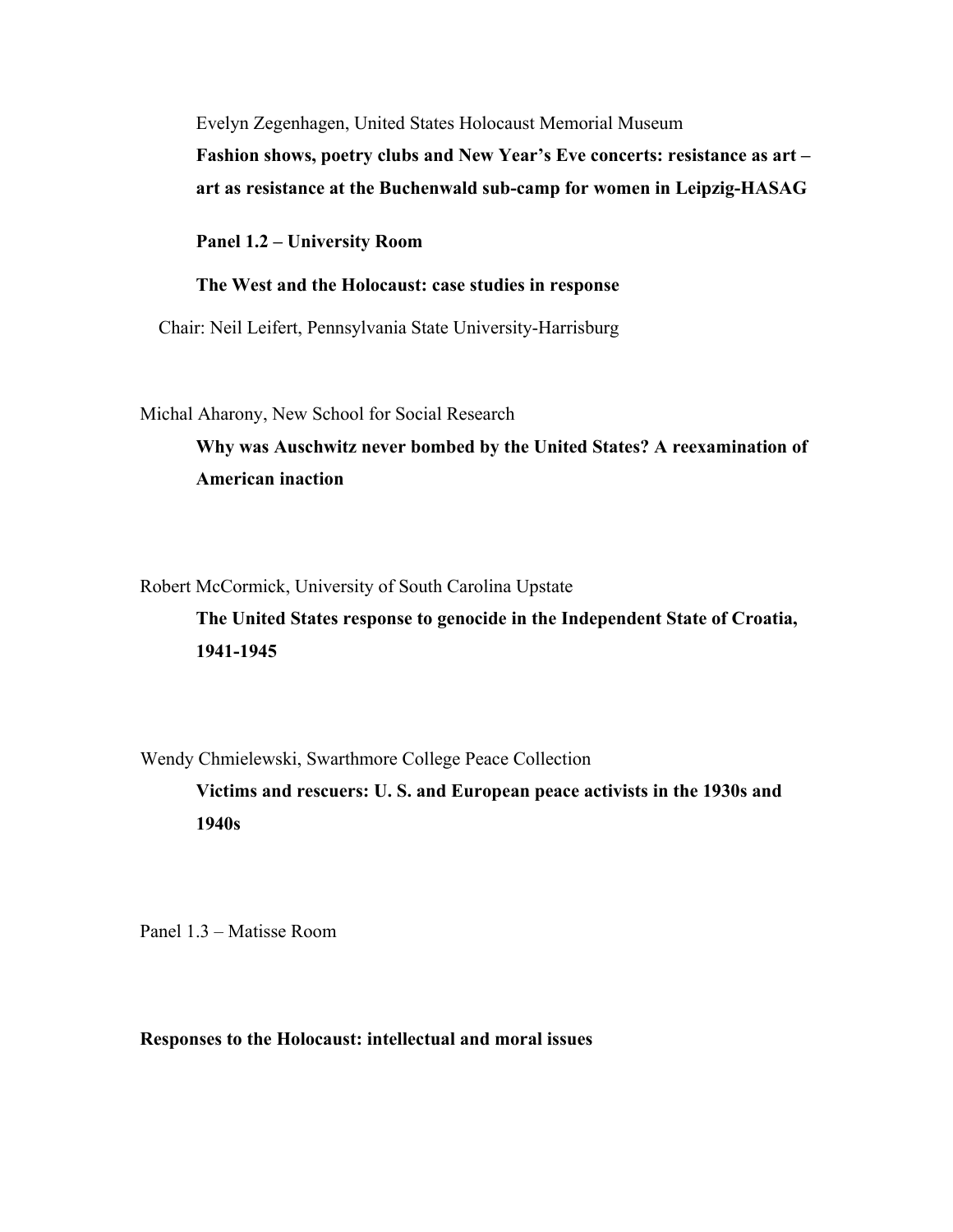Chair: Steven B. Rogers, U. S. Department of Justice

Johan Åhr, Hofstra University

**Violence for liberty and catharsis: Primo Levi on Jewish partisan resistancegood and bad**

Paulo Jorge Fernandes, University of Lisbon

**The good Portuguese: Aristides de Sousa Mendes's example**

Jonathan Judaken, University of Memphis

**Intellectuals, culture and the Vichy years: reappraisals and new perspectives**

Edward Snyder, University of Minnesota

**Resistance through collaboration? Friedrich von Bodelschwingh and the Protestant response to the Nazi murder of the handicapped**

12:45-2p.m. Lunch Break

2 - 3:45 p.m.

## **Session 2 - Responses to Genocide in the East: then and now**

Panel 2.1 – University Room

# **Perpetrators, survivors, communities: Poland and Romania in the 1940s** Chair: Johan Åhr, Hofstra University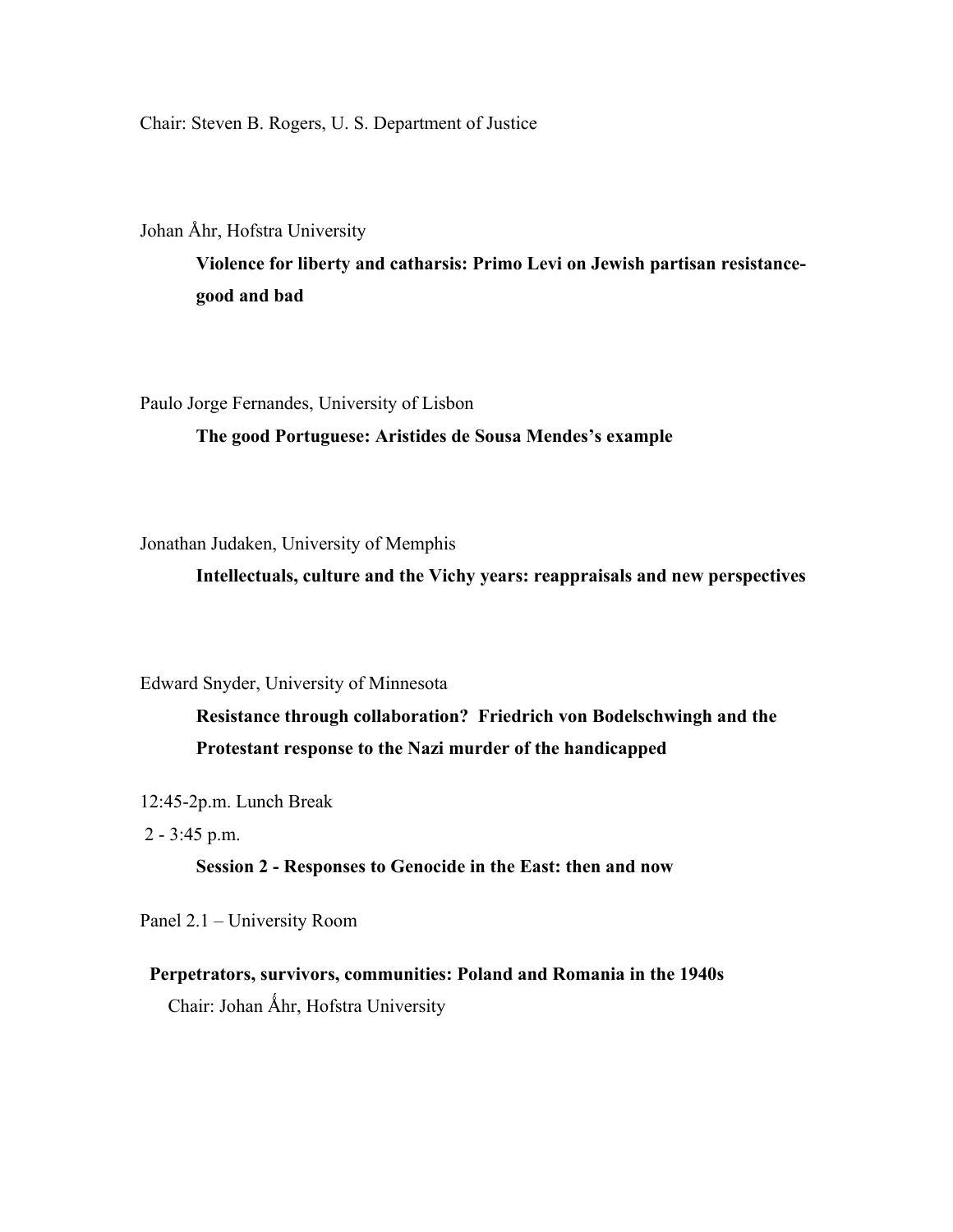Peter Black, United States Holocaust Memorial Museum **Police auxiliaries and implementation of Nazi racial policy in occupied Poland**

Richard Martin, Slippery Rock University of Pennsylvania

**A death camp in their backyard: community responses to Holocaust sites in Poland, 1944 to the present: Chełmno, Bełżec, Sobibór, and Treblinka**

Ştefan Ionescu, Clark University

**Bystanders' attitudes towards the Jews during the Antonescu regime: revisiting the diaries of Jewish survivors from Romania**

Panel 2.2 – Matisse Room

# **'The devil is in the details': Memory, history and conflicting narratives in the study of Lithuania's Holocaust**

Chair: John-Paul Himka, University of Alberta

Ina Navazelskis, United States Holocaust Memorial Museum **Witnesses, bystanders and collaborators: the Oral History Project of the United States Holocaust Memorial Museum in Lithuania**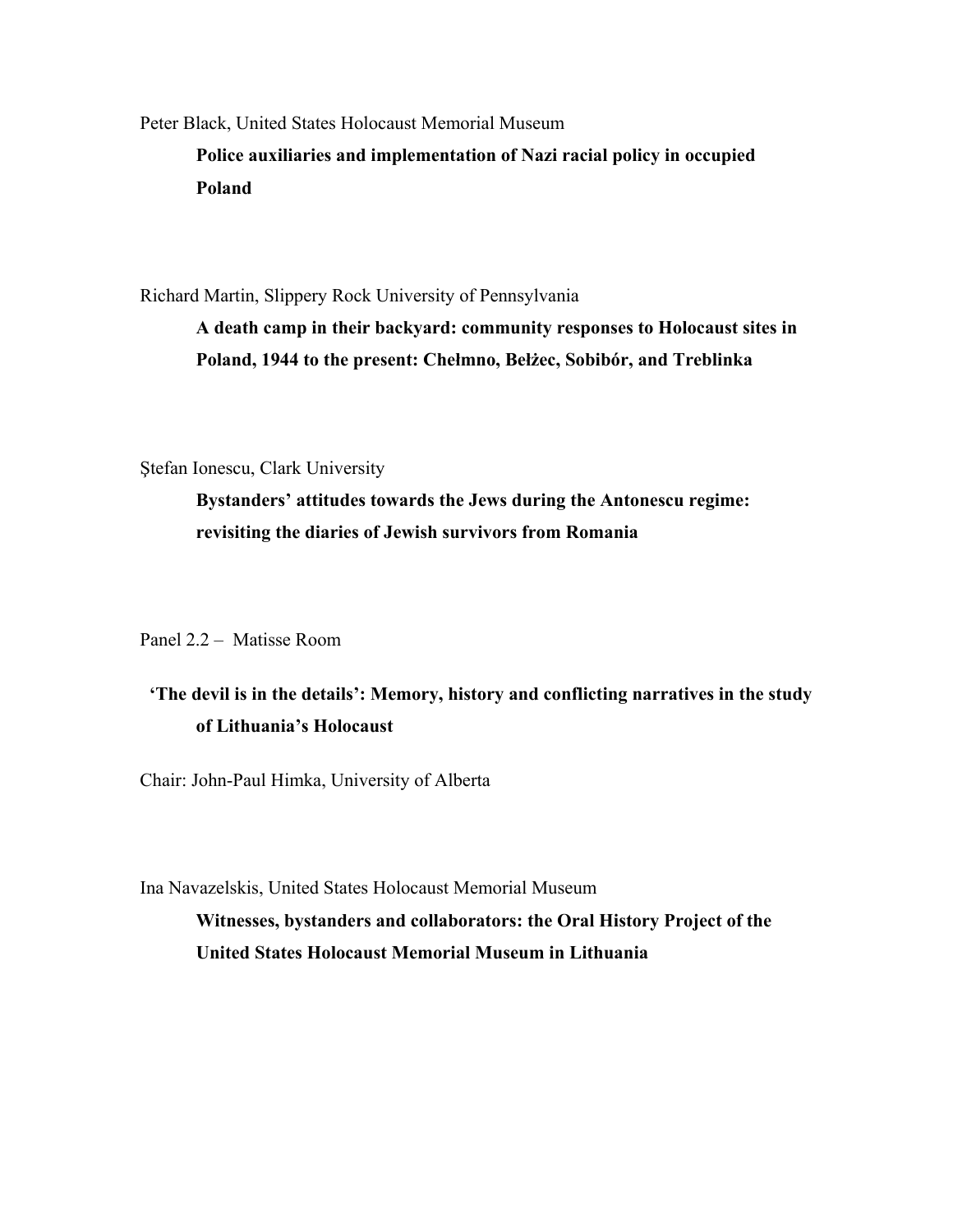Myra Sklarew, American University

**The impact of trauma on the encoding and retrieval of memory: conversations with survivors, witnesses and rescuers**

Saulius Sužiedėlis, Millersville University

**Murder, memory and basketball: conflicting narratives of Lithuania's 'bloody first days'**

Panel 2.3 – Lehr Room

## **Genocides denied I: The case of Bosnia and Herzegovina**

Chair: A. Scott Henderson, Furman University

Samira Nuhanović, University of Sarajevo

**When silence becomes a sin: compliance in genocide and the role of the UN peace-keeping forces**

Muhamed Mešić, University of Sarajevo

## **The Bosnian genocide: the failure to learn**

Rasim Muratović, University of Sarajevo

**Basic differences and similarities: the Holocaust and the Genocide of the Bosniaks**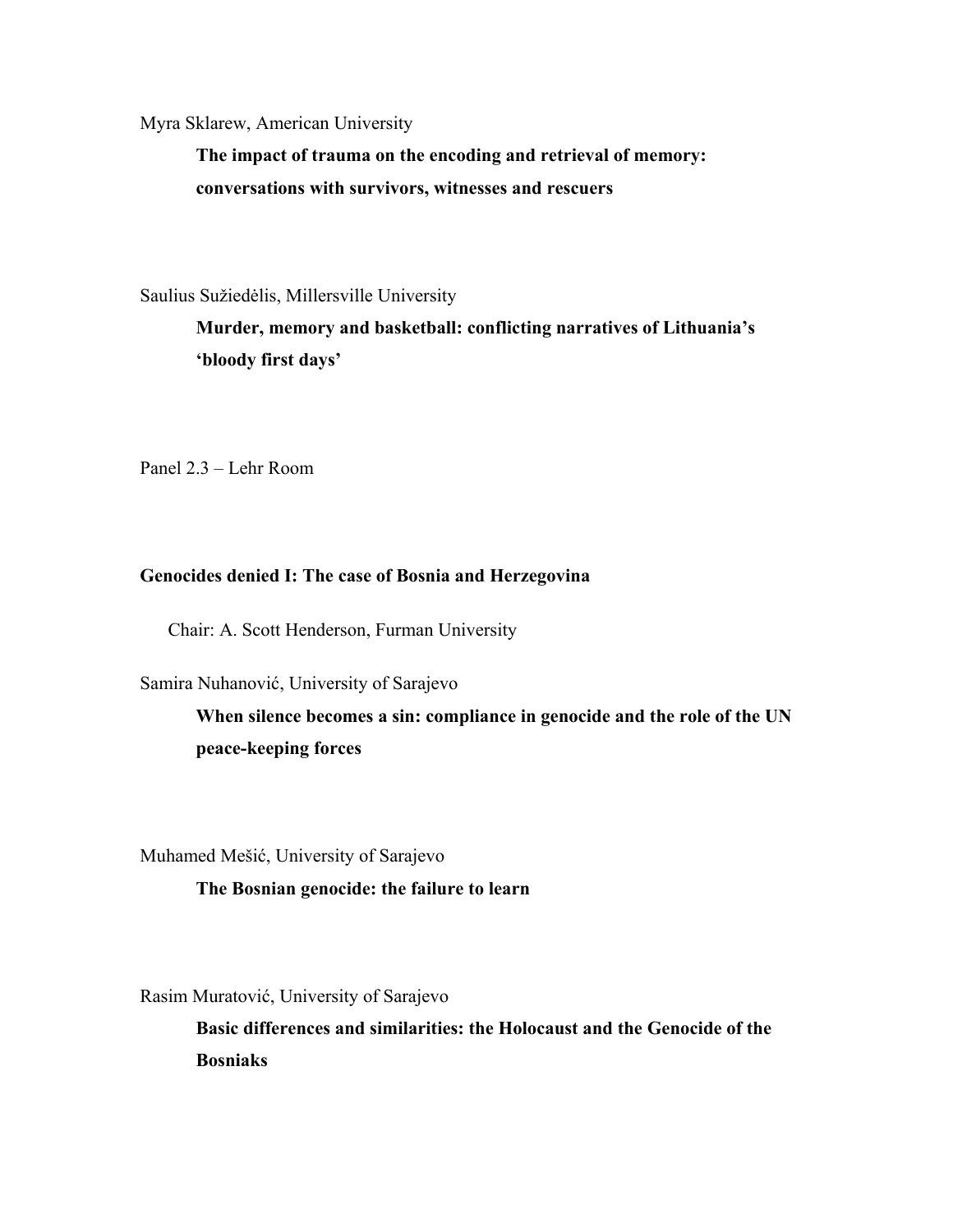## 4 - 5:30 p.m.

#### **Session 3 - Political, personal and social issues in genocide research**

Panel 3.1 – Old Main Room

#### **Genocides denied II: Turkey, Iran and Greece**

**Chair: Tanya Kevorkian, Millersville University**

# **A. Scott Henderson, Furman University 'Such a thing never happened': recent examples of state-sponsored post-genocide denial**

# **Theofanis Malkidis, Democritus University of Thrace The Turkish genocide of the Greeks of Pontus, 1916-1924**

Panel 3.2 – University Room

## **The personal and social impact of genocide**

**Chair: Clarence Maxwell, Millersville University**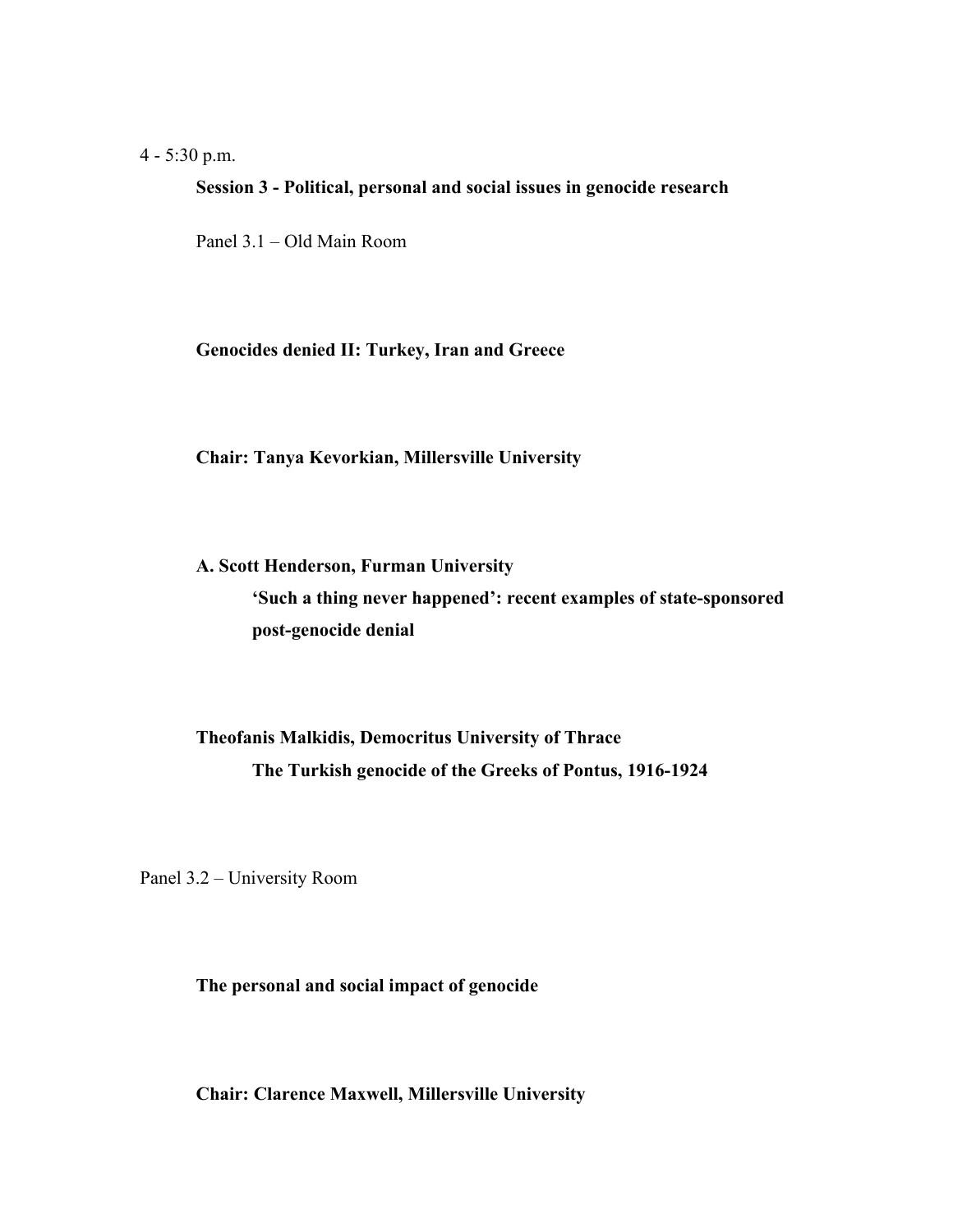**Jana Svehlova, University of the Health Sciences, Bethesda, MD Psychological effects on descendants of 'Persecuted Persecutors': Children of Communist Survivors of the Holocaust**

**Victor L. Schermer, Philadelphia, PA**

**Selective inattention, disorders of attachment, and the inability to mourn: psychoanalytic developmental perspectives on the avoidance of genocidal reality**

**Susana Chalante, University of Lisbon**

**Portuguese immigration policy: the refugee impact in Lisbon (1939- 1945)**

Panel 3.3 – Matisse Room

**Gettysburg College Student Seminar on Nazism and the Holocaust**

**Chair: William D. Bowman, Gettysburg College**